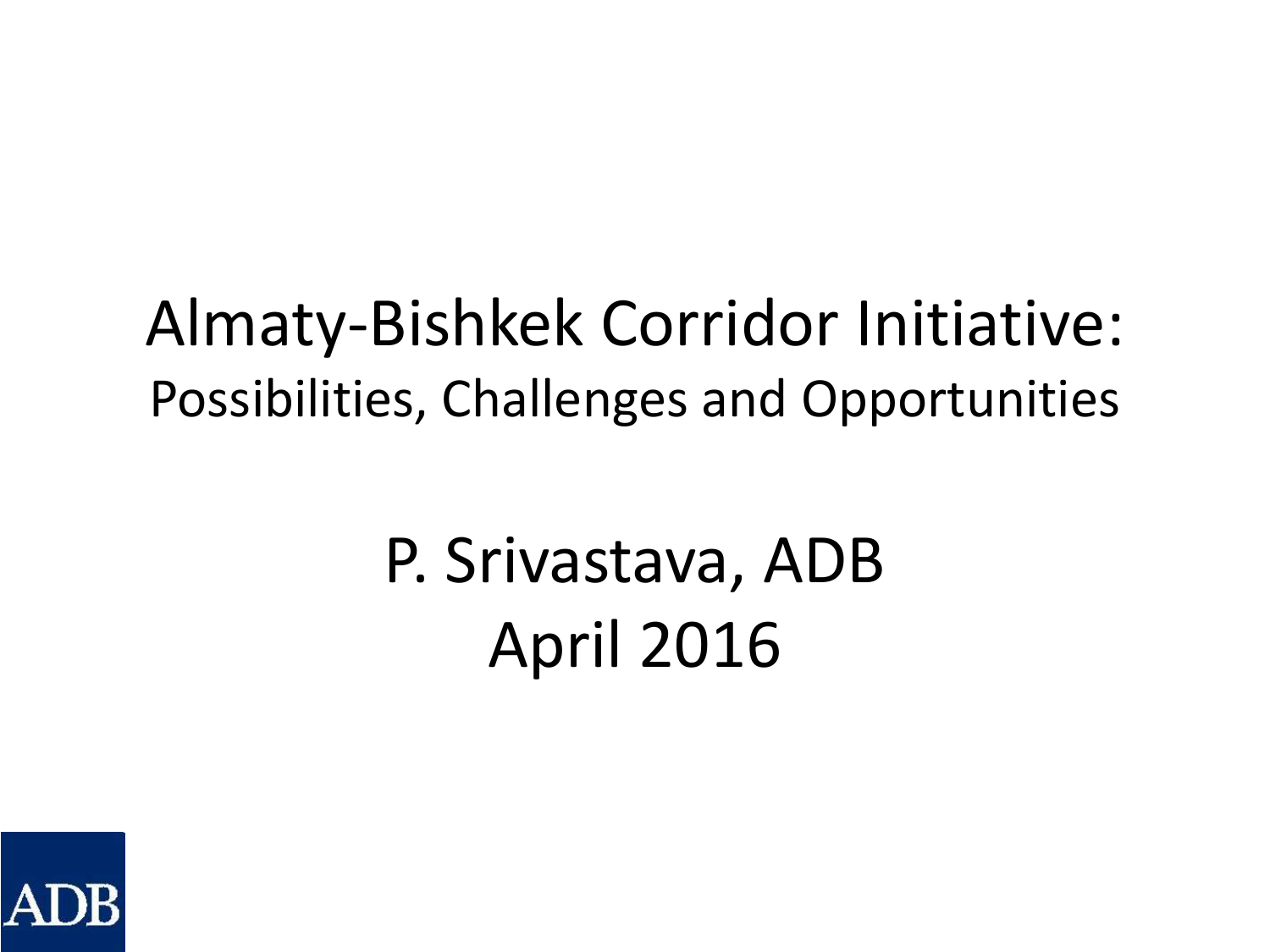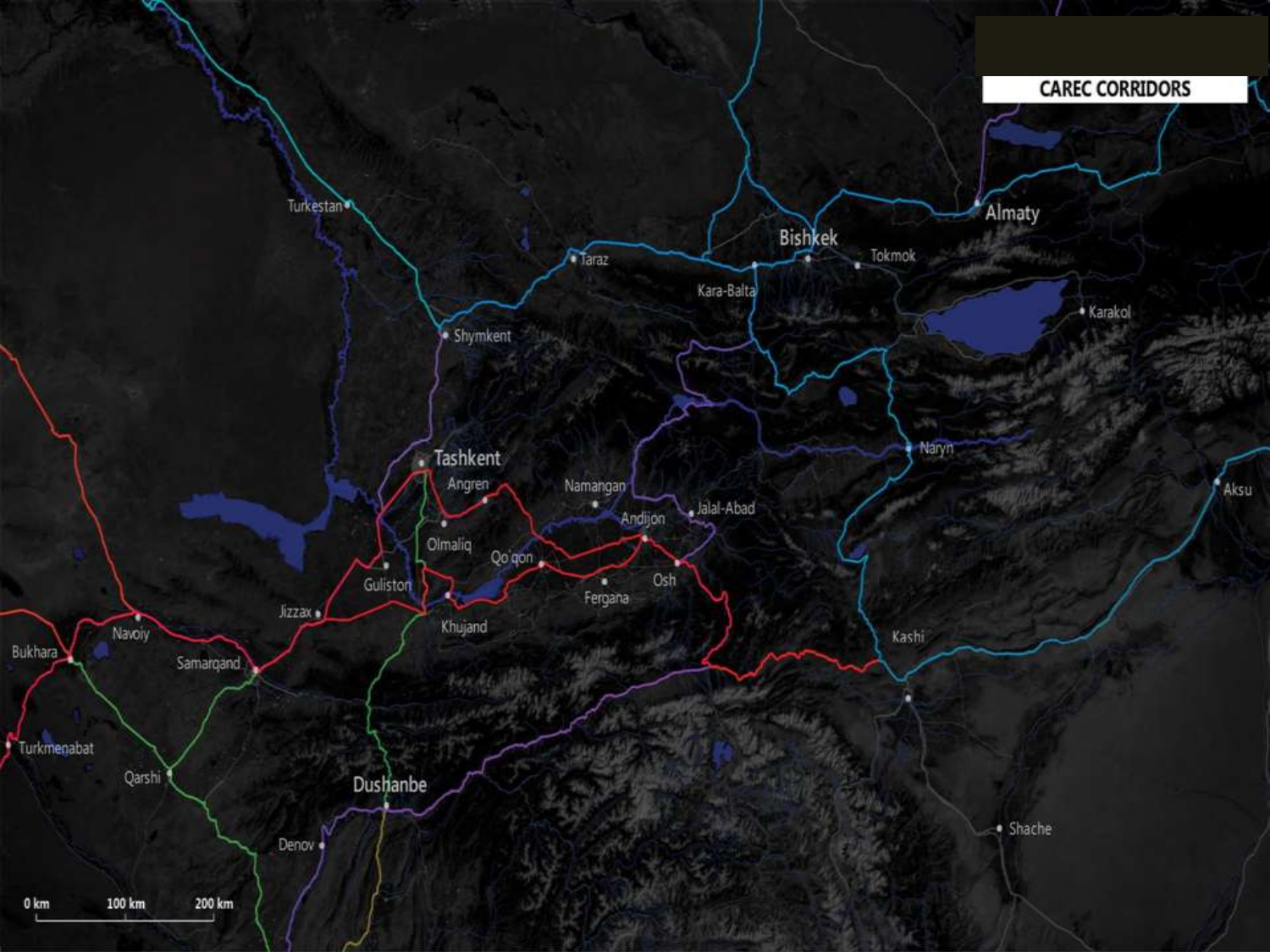### ABC and CAREC urban economic geography

• Almaty and Bishkek: GRP \$ 42.5 b, \$2.6 b; Populations 1.6 m and 0.9 m



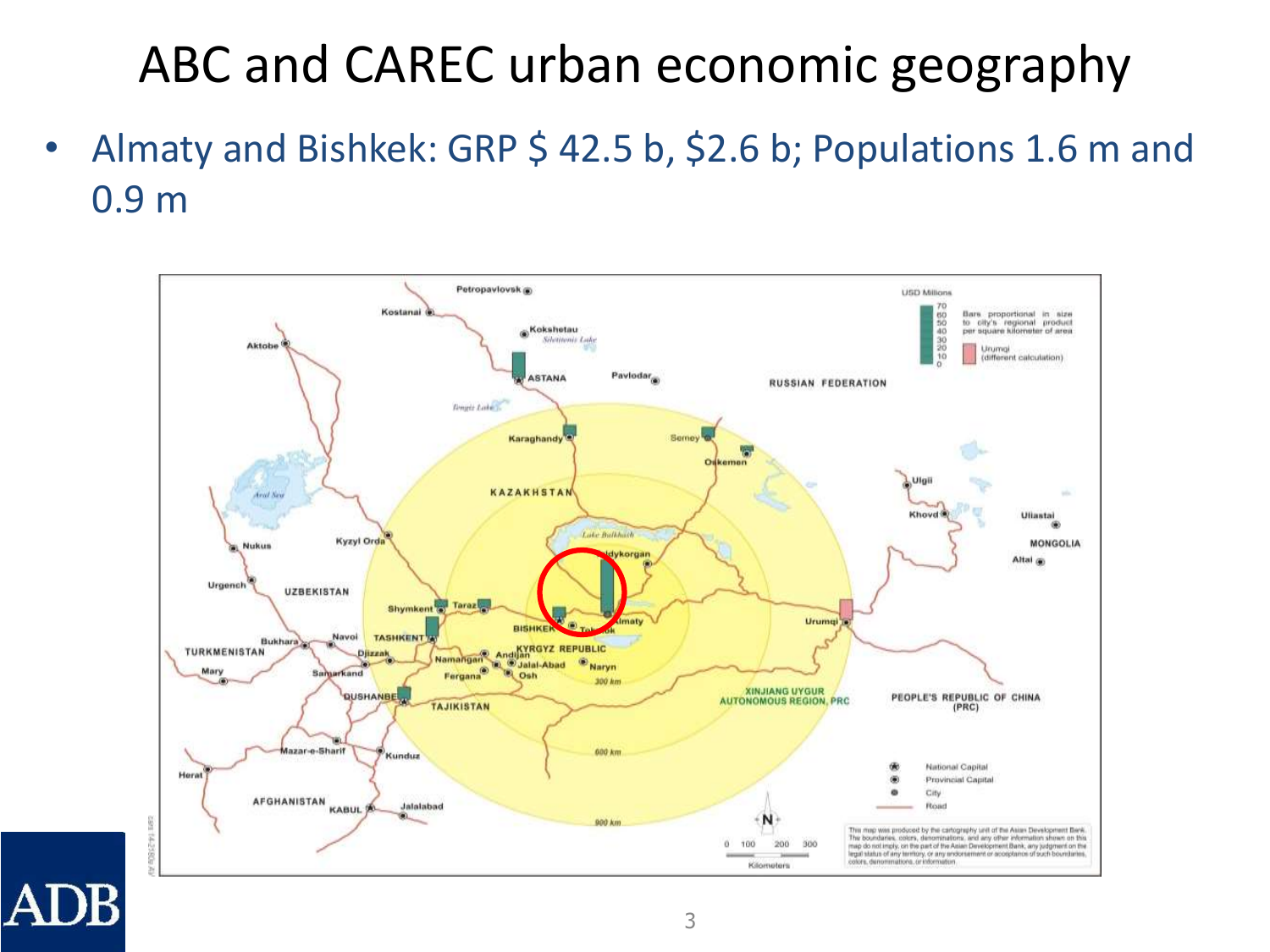#### **Almaty-Bishkek Corridor Initiative (ABCI)**

- CAREC Min Conf: MoU
- Joint Working Group.
- ADB TA under CAREC
- Identify infrastructure projects, policy reforms, and institutional and knowledge needs for economic corridor development

JWG agreed to focus on:



- **agriculture and agri-business; tertiary education; specialized health; tourism, infrastructure and logistics, city planning; IT development in all sectors;** 

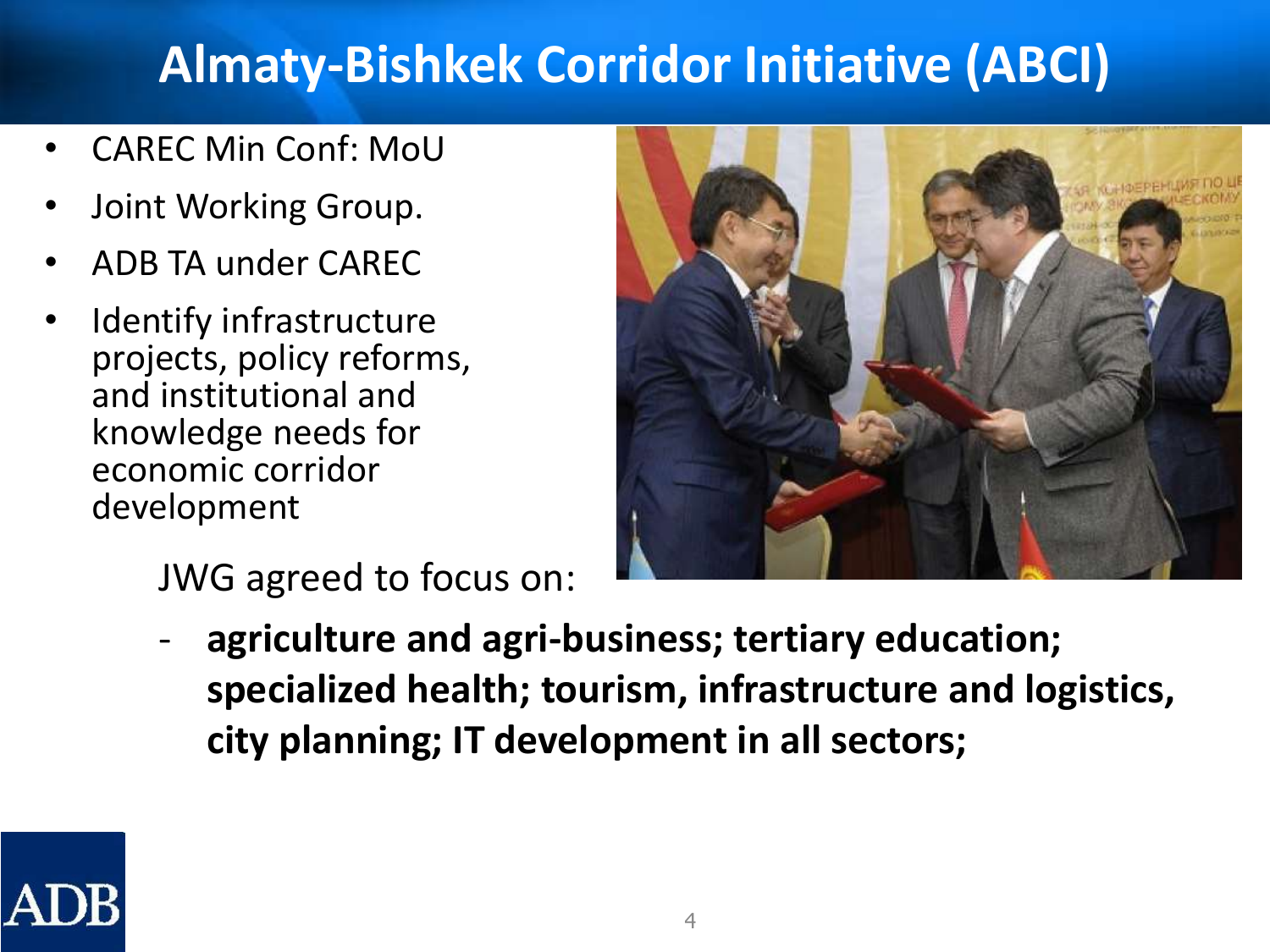#### Economic Corridors: 2 types

Two different models: widening of the transport spine versus urban agglomeration

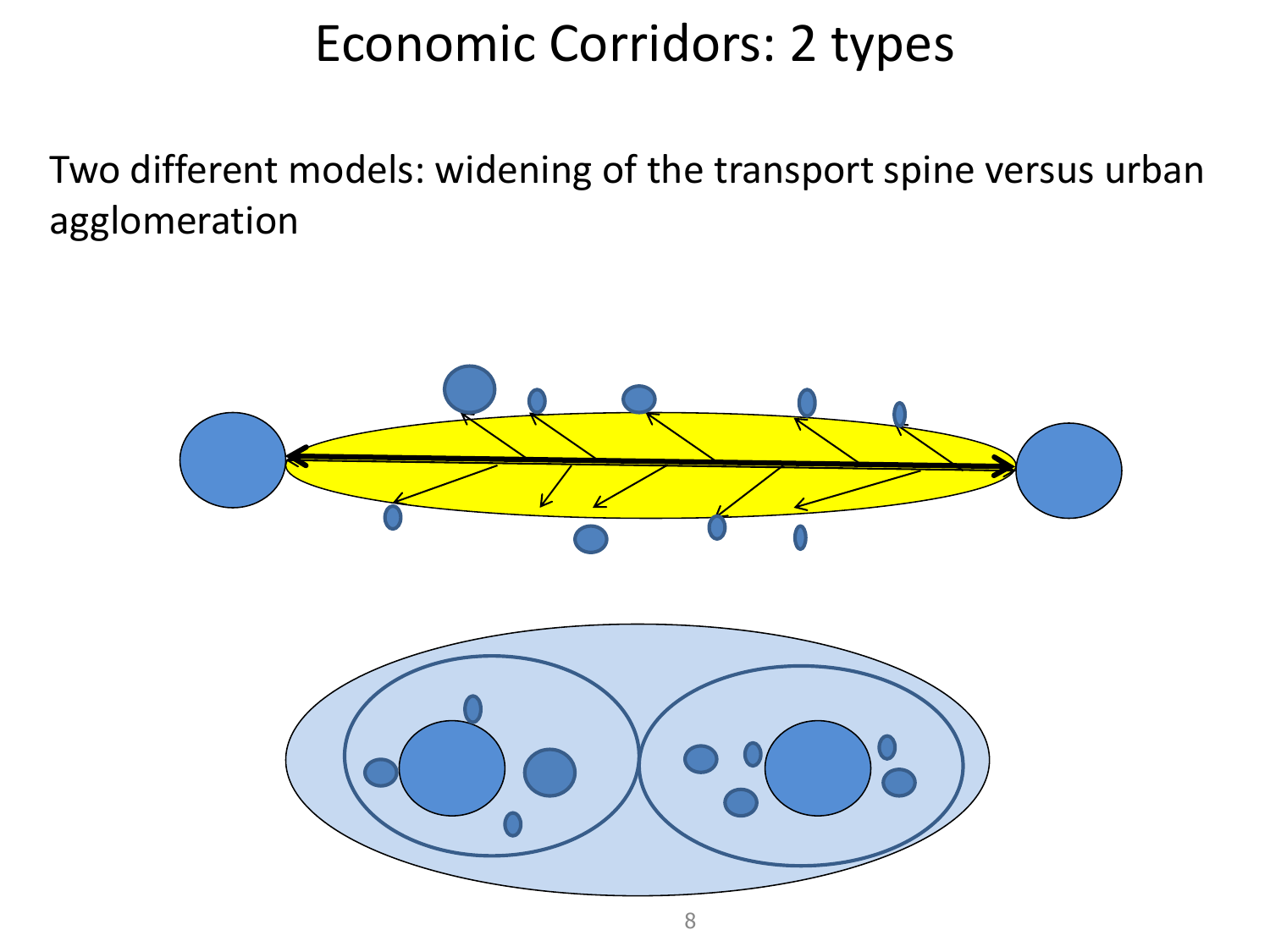#### **Elements of agglomeration**

• Increase **economic density**

• **Improve interaction between science and businesses**; Facilitate absorption of **high-technology** and promote **innovation**

• **Create unified economic space** – scale, specialization

• Strengthen business environment – policies, infrastructure, and human and social capital o attract **global talent, strengthen education/skill formation;** promote free flow of ideas and attractive cities

• Formation of **high-speed transport system**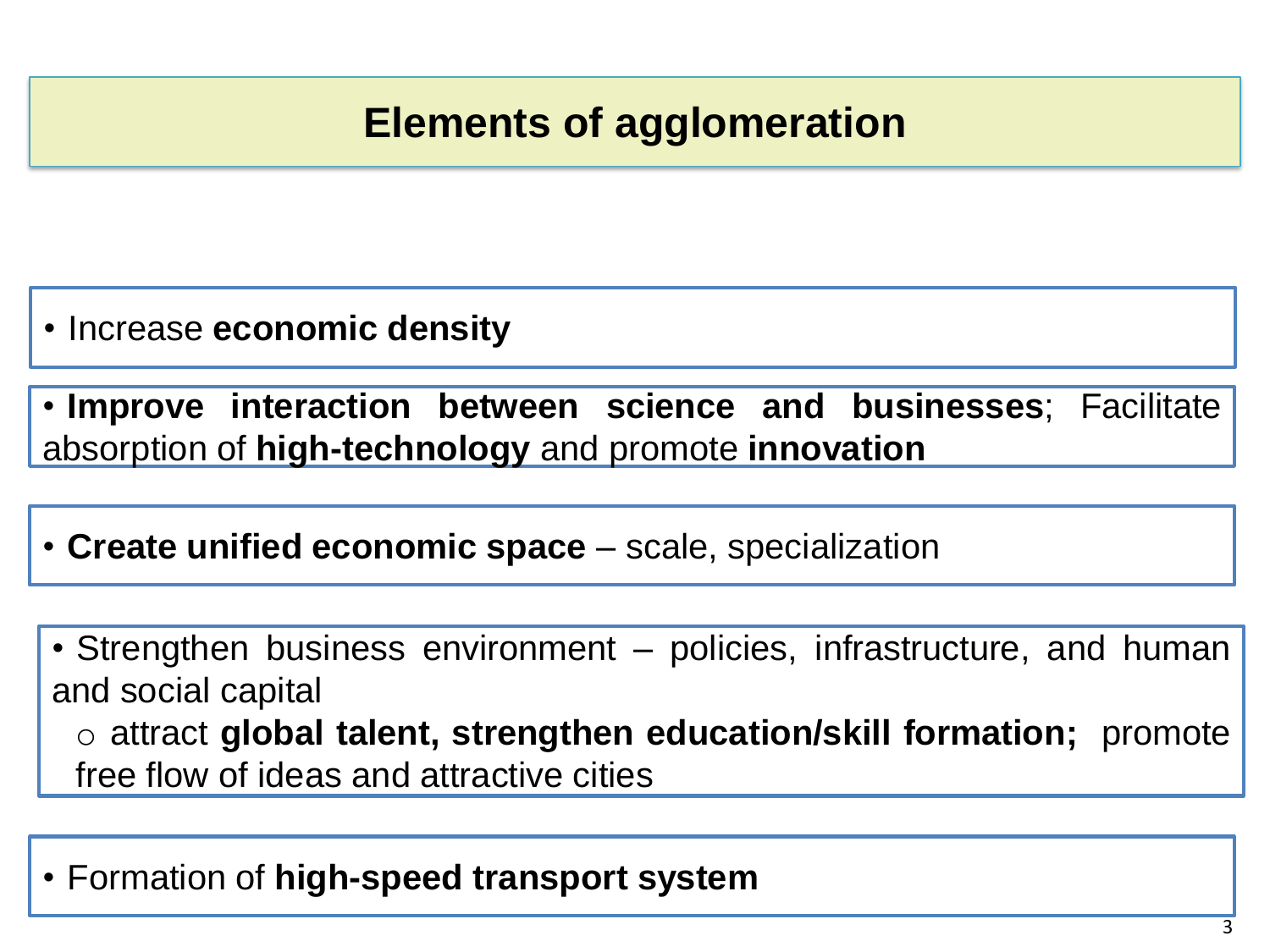## ABCI: Next steps

- Complete remaining analysis: transport, spatial planning and urban development, TVET, manufacturing – SEZs/Industrial Parks
- Draft combined report: July 2016 infrastructure, policies, institutions, knowledge, resource mobilization
- Joint High-level Steering Committee (above JWG), to assess speed and scope of moving forward
- 15<sup>th</sup> CAREC Ministerial Conference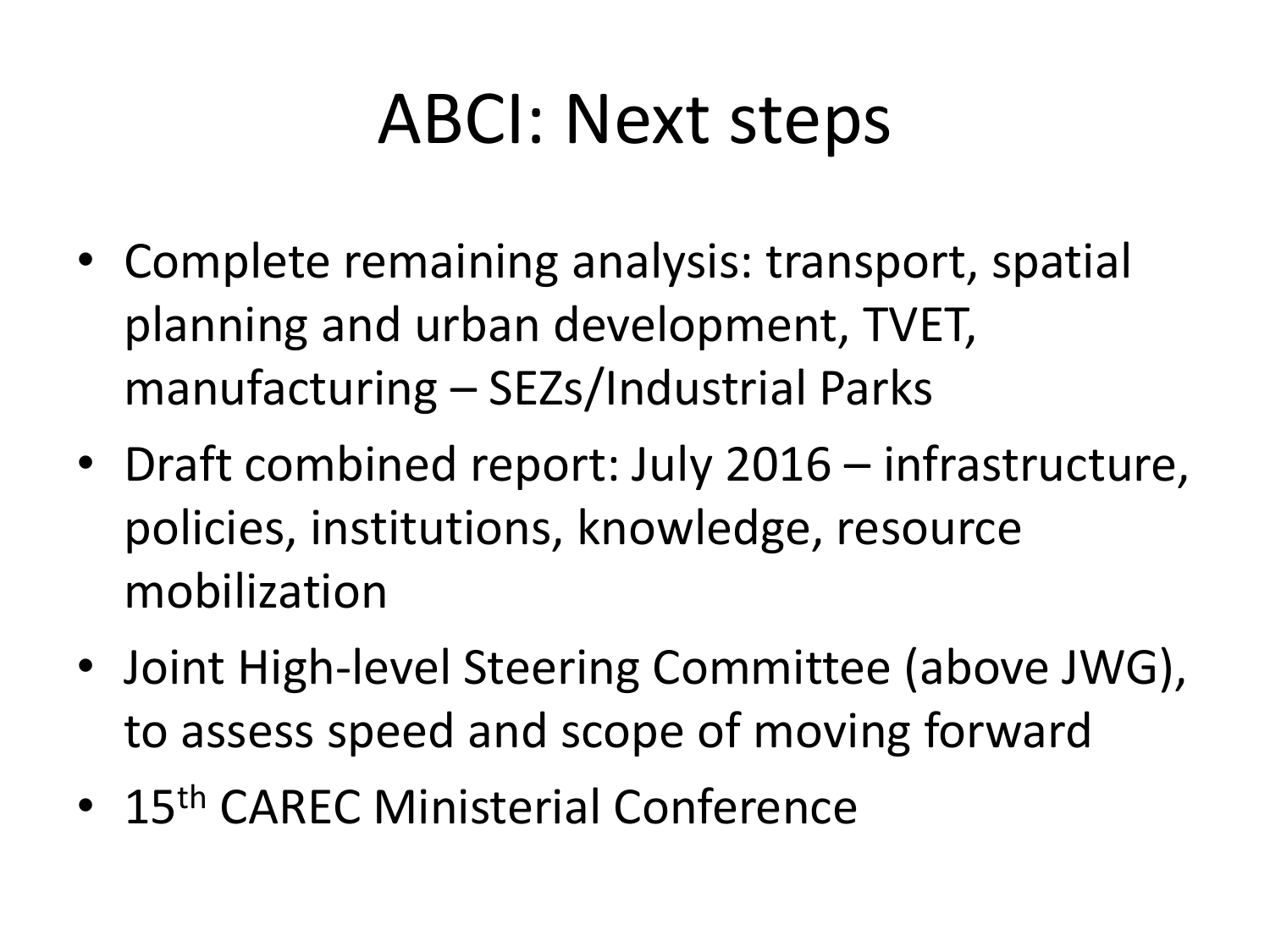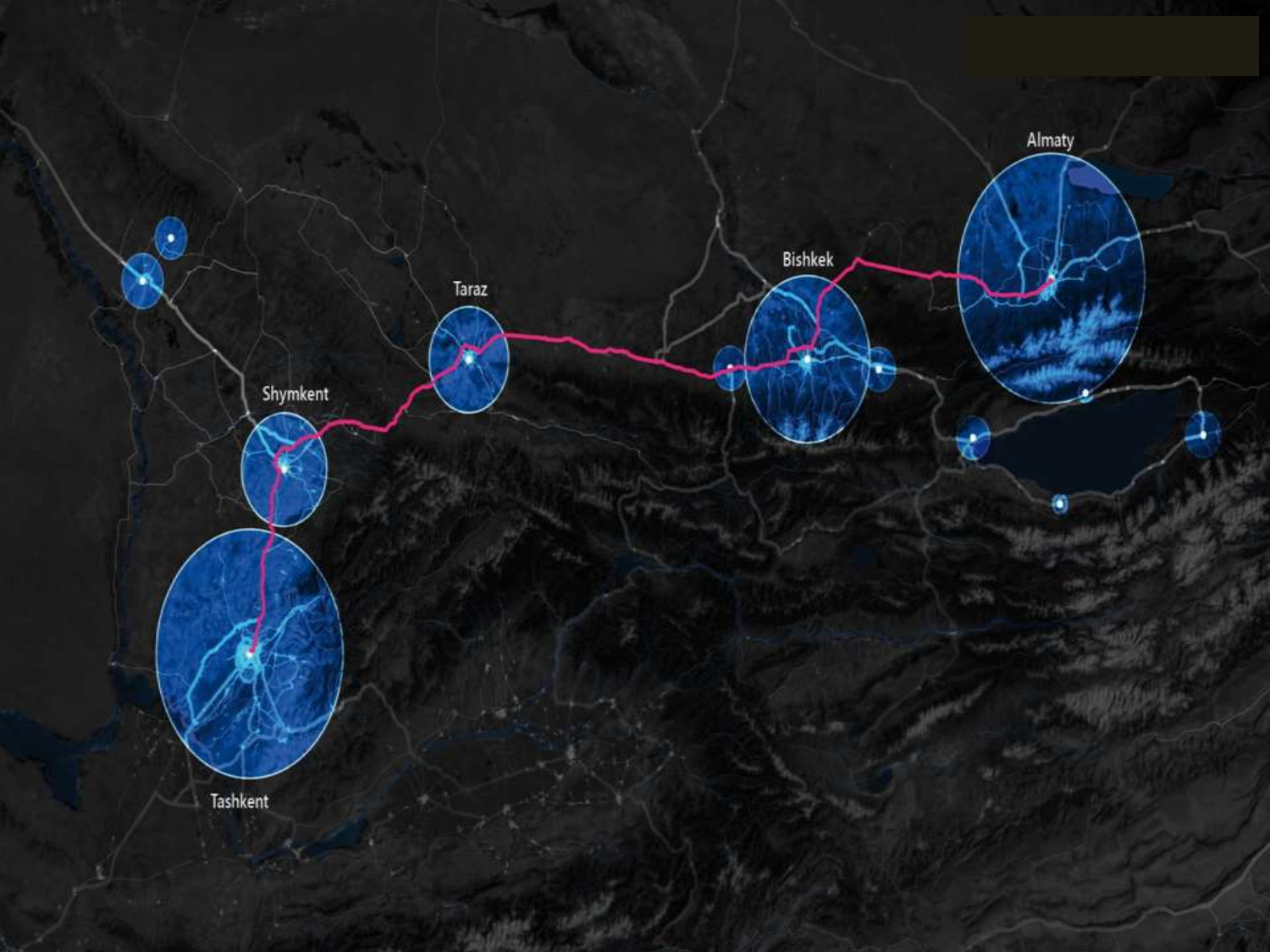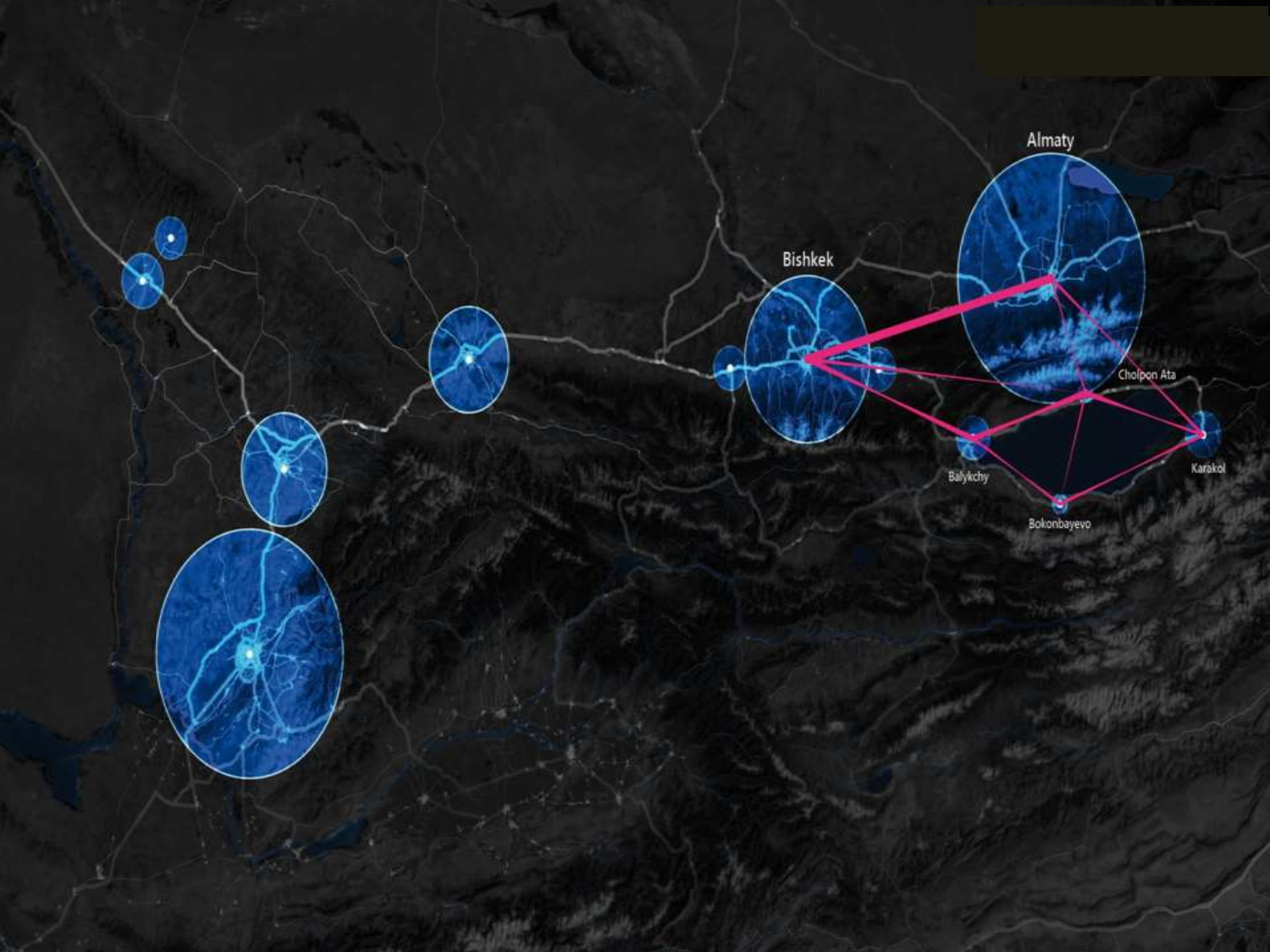